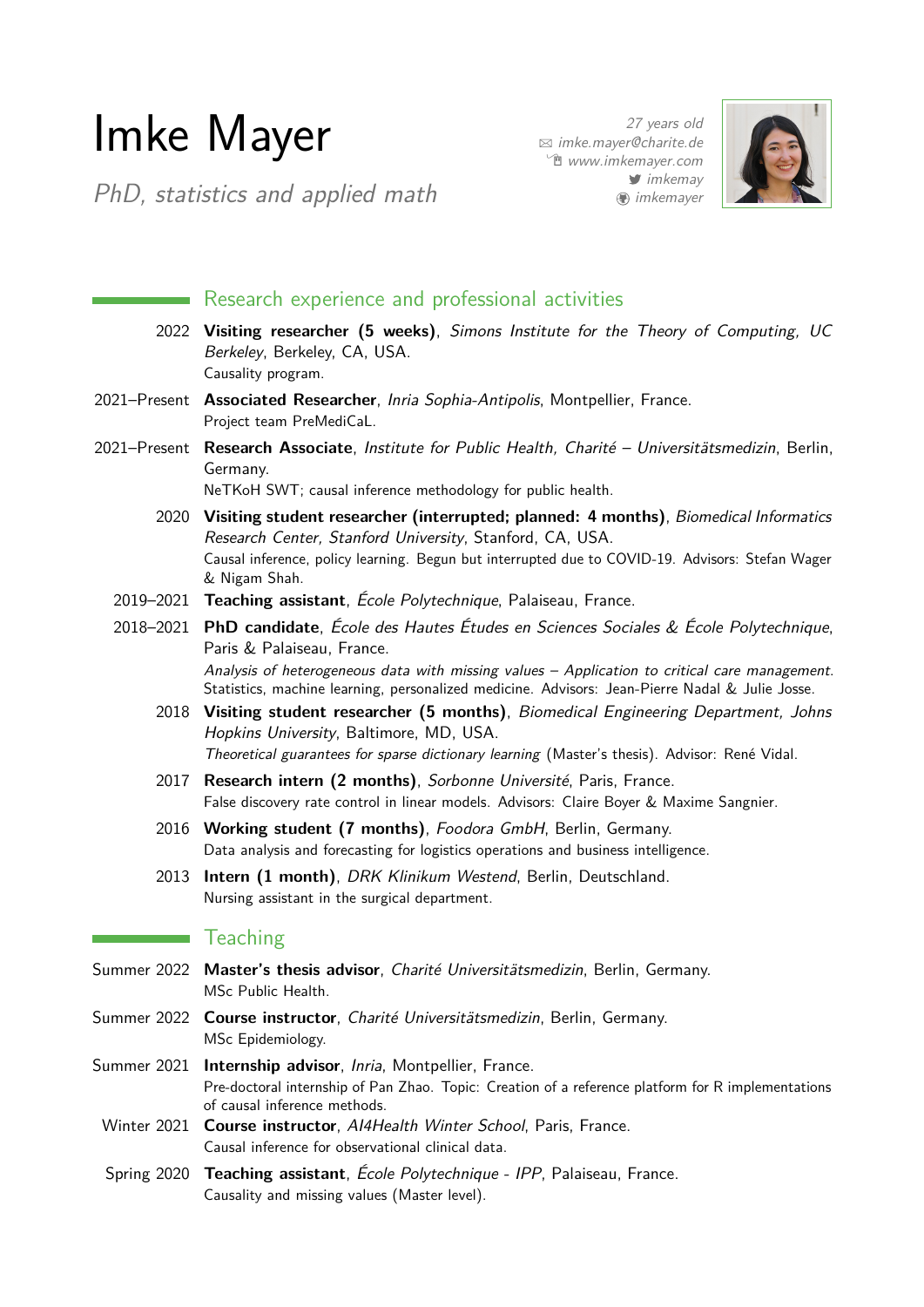- Summer 2019 **Internship advisor**, École Polytechnique IPP, Palaiseau, France. Master 1 internship of Teresa Alves de Sousa. Topic: matching methods to assess the impact of tranexamic acid on survival for major trauma patients with head injury.
	- Spring, Fall **Teaching assistant**, École Polytechnique HEC, Palaiseau, France. 2019 Regression, Unsupervised Learning and Data Analysis, Data for Management (Master level).

## **Education and scholarships**

- 2020-2021 **Google PhD Fellowship**, Machine Learning.
	- 2020 **Fondation Sciences Mathématiques de Paris (FSMP) travel scholarship for predoctoral research visit**, Stanford University, Stanford, CA, USA.
- 2017–2018 **Master 2 Mathematics and applications (Mathématiques, Vision, Apprentissage), highest honors**, ENS Paris-Saclay, Cachan, France.
- 2016–2017 **Master 1 Mathematics and applications, highest honors**, Sorbonne Université, Paris, France.
	- 2015 **FSMP travel scholarship for applied mathematics undergraduate summer school**, Brown University, Providence, RI, USA.
- 2013–2016 **Bachelor double degree mathematics and computer science, highest honors**, Sorbonne Université, Paris, France.
- 2013–2018 **Excellence Major honor scholarship**, Agence pour l'Enseignement Français à l'Étranger (AEFE), France.
	- 2013 **French Baccalauréat (scientific stream) and German Abitur, highest honors**, Lycée français, Berlin, Germany.
	- 2012 **German Student-Academy scholarship (course in neurolinguistics and cognitive science)**, Stiftung Bildung & Begabung, Rostock, Germany.

#### **Publications**

- 2022 **I. Mayer**, P. Zhao, N. Greifer, N. Huntington-Klein, J. Josse. **CRAN task view: Causal inference**, Comprehensive R Archive Network.
- 2022 J. Josse, **I. Mayer**, N. Tierney, N. Vialaneix. **CRAN task view: Missing data**, Comprehensive R Archive Network, <https://CRAN.R-project.org/view=MissingData>.
- 2021 **I. Mayer**, J.-D. Moyer, A. Dreyfus, M. Boutonnet, P.-J. Cungi, A. Fourcrier, A. Harrois, A. James, J.-P. Nadal, J. Josse, T. Gauss. **Machine Learning Augmented Causal Inference To Estimate The Treatment Effect of Tranexamic Acid In Traumatic Brain Injury**, submitted, <https://www.researchsquare.com/article/rs-600886/latest.pdf>.
- 2021 **I. Mayer**, J. Josse, Traumabase Group. **Generalizing treatment effects with incomplete covariates**, submitted, <https://arxiv.org/pdf/2104.12639.pdf>.
- 2020 B. Colnet, **I. Mayer**, G. Chen, A. Dieng, R. Li, G. Varoquaux, J.-P. Vert, J. Josse, S. Yang. **Causal inference methods for combining randomized trials and observational studies: a review**, under revision, <https://arxiv.org/pdf/2011.08047.pdf>.
- 2020 E. Sbidian, J. Josse, G. Lemaitre, **I. Mayer**, M. Bernaux, A. Gramfort, N. Lapidus, N. Paris, A. Neuraz, I. L., N. Garcelon, B. Rance, O. Grisel, T. Moreau, A. Bellamine, P. Wolkenstein, G. Varoquaux, E. Caumes, M. Lavielle, A. Mekontso Dessap, E. Audureau **Hydroxychloroquine with or without azithromycin and in-hospital mortality or discharge in patients hospitalized for COVID-19 infection: a cohort study of 4,642 in-patients in France**, submitted, [https://www.medrxiv.org/content/medrxiv/early/2020/06/](https://www.medrxiv.org/content/medrxiv/early/2020/06/19/2020.06.16.20132597.full.pdf) [19/2020.06.16.20132597.full.pdf](https://www.medrxiv.org/content/medrxiv/early/2020/06/19/2020.06.16.20132597.full.pdf).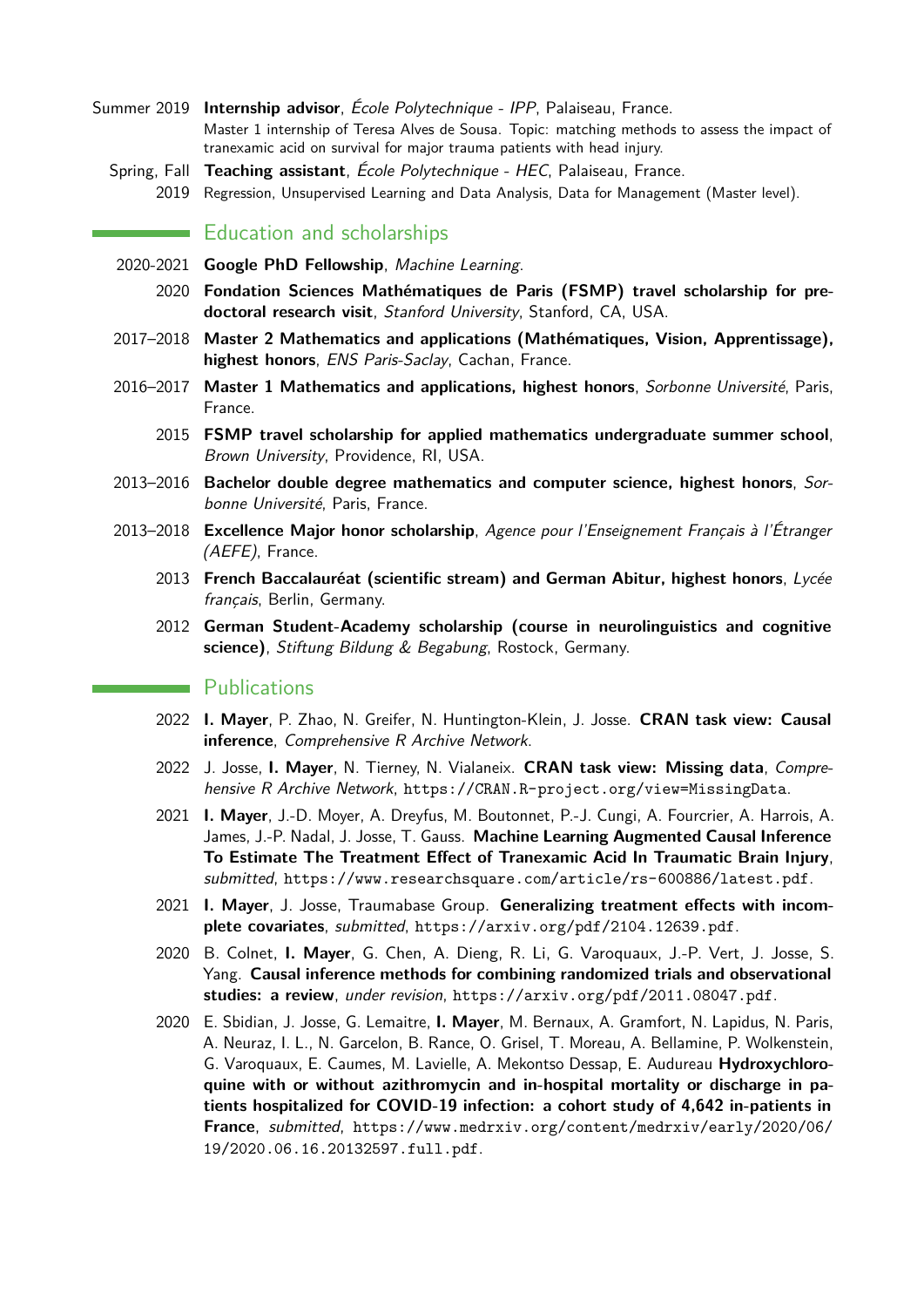- 2020 **I. Mayer**, E. Sverdrup, T. Gauss, J.-D. Moyer, S. Wager, and J. Josse. **Doubly robust treatment effect estimation with missing attributes**, Annals of Applied Statistics, <https://projecteuclid.org/euclid.aoas/1600454872>.
- 2020 **I. Mayer**, J. Josse, F. Raimundo and J.-P. Vert. **MissDeepCausal: causal inference from incomplete confounders using deep latent variable models**, submitted.
- 2019 **I. Mayer**, J. Josse, N. Vialaneix, N. Tierney. **R-miss-tastic: a unified platform for missing values methods and workflows**, submitted, [https://arxiv.org/abs/1908.](https://arxiv.org/abs/1908.04822) [04822](https://arxiv.org/abs/1908.04822).

#### Oral and poster communications

- Dec. 2022 **International Conference on Statistics and Data Science (invited talk)**, Institute of Mathematical Statistics, Florence, Italy.
- Dec. 2022 **CMStatistics (invited talk)**, King's College, London, England.
- July 2022 **International Biometric Conference (talk)**, International Biometric Society, Riga, Latvia.
- June 2022 **Annual IMS Meeting (talk)**, Institute of Mathematical Statistics, London, England.
- Sept. 2021 **Convention of the French Society of Anesthesia & Intensive Care Medecine (talk)**, Palais des Congrès, Paris, France.
- Aug. 2021 **Joint Statistical Meetings (invited talk)**, Topic Contribution Session, Seattle, WA, USA.
- July 2021 **European Causal Inference Meeting (talk)**, London School of Economics, London, England.
- June 2021 **Working Group on Risk (invited talk)**, ESSEC Business School, Paris, France.
- Jan. 2021 **Séminaire Systèmes complexes (invited talk)**, EHESS, Paris, France.
- Sep. 2020 **European Network for Business and Industrial Statistics (invited talk, cancelled due to COVID-19)**, Technical University of València, València, Spain.
- May 2020 **American Causal Inference Conference (talk, postponed to 2021 due to COVID-19)**, University of Texas, Austin, TX, USA.
- Jan. 2020 **Young Statisticians and Probabilists (invited talk)**, Institut Henri Poincaré, Paris, France.
- Jan. 2020 **MaiAGE seminar (invited talk)**, INRA, Jouy-en-Josas, France.
- Jan. 2020 **Séminaire Palaisien (invited talk)**, ENSAE, DATAIA, Palaiseau, France.
- Dec. 2019 **NeurIPS workshop on Causality and Machine Learning (poster)**, Advances in Neural Information Processing Systems 32, Vancouver, Canada.
- Dec. 2019 **Econometrics and Big Data seminar (invited talk)**, Aix-Marseille University, Marseille, France.
- Sept. 2019 **Statistique, mathématiques et applications (talk)**, Fréjus, France.
- June 2019 **51èmes Journées de Statistique (talk)**, Université de Lorraine, Nancy, France.
- June 2019 **Séminaire Systèmes complexes (invited talk)**, EHESS, Paris, France.
- May 2019 **Data science seminar for MDs in critical care management (talk)**, Traumabase Group, Paris, France.
- March 2019 **European Causal Inference Meeting (poster)**, Leibniz Institute, Bremen, Germany.
- March 2019 **DAGStat Conference (poster)**, LMU München, Munich, Germany.

# Software development

Website **CRAN Task View on Causal Inference**, under review, with Pan Zhao.